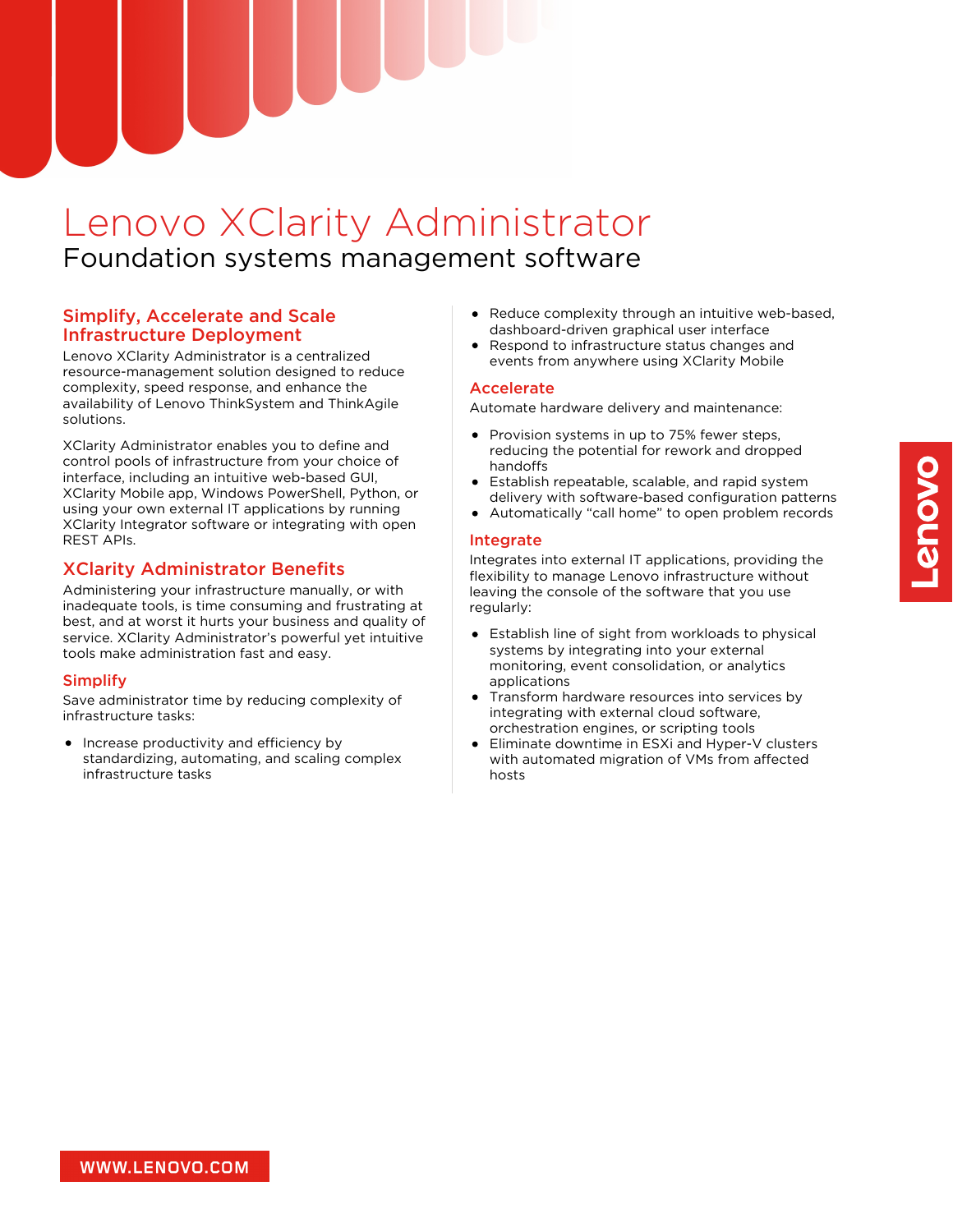## Reduce IT Costs

Increase IT staff productivity and efficiency by automating complex, repetitive tasks:

- Decrease time-to-market for physical systems via fast and scalable automated deployment
- Increase data center agility by enabling visibility and control of Lenovo systems from external IT applications

# XClarity Administrator Features

XClarity Administrator offers a number of key features to simplify administration.

#### **For Lenovo ThinkSystem and legacy Flex System servers**:

- Define servers with reusable, scalable configuration patterns
- Discover, track, and manage hardware inventory
- Monitor hardware and handle alerts, events, and logs, including calling home to open problem records and alert IT staff to a problem
- Manage firmware levels and updates via policies
- Install hypervisors and operating systems to bare metal servers

#### **For ThinkSystem networking and storage:**

- Discover, track, and manage hardware inventory
- Monitor hardware and handle alerts, events, and logs,  $\bullet$ including "calling home" to open problem records and alert IT staff to a problem
- Policy-based firmware level and update management

#### **For ThinkAgile Integrated Systems and Appliances:**

Discover, track, and manage hardware inventory

**Standardized Data Center Processes External IT Applications Lenovo XClarity Integrator Lenovo XClarity Administrator ThinkSystem & ThinkAgile** 

- Monitor hardware and handle alerts, events, and logs, including calling home to open problem records and alert IT staff to a problem
- Manage firmware levels and updates via policies

#### **Graphical User Interfaces**

- HTML5 web-based graphical user interface
- XClarity Mobile application for Android and iOS devices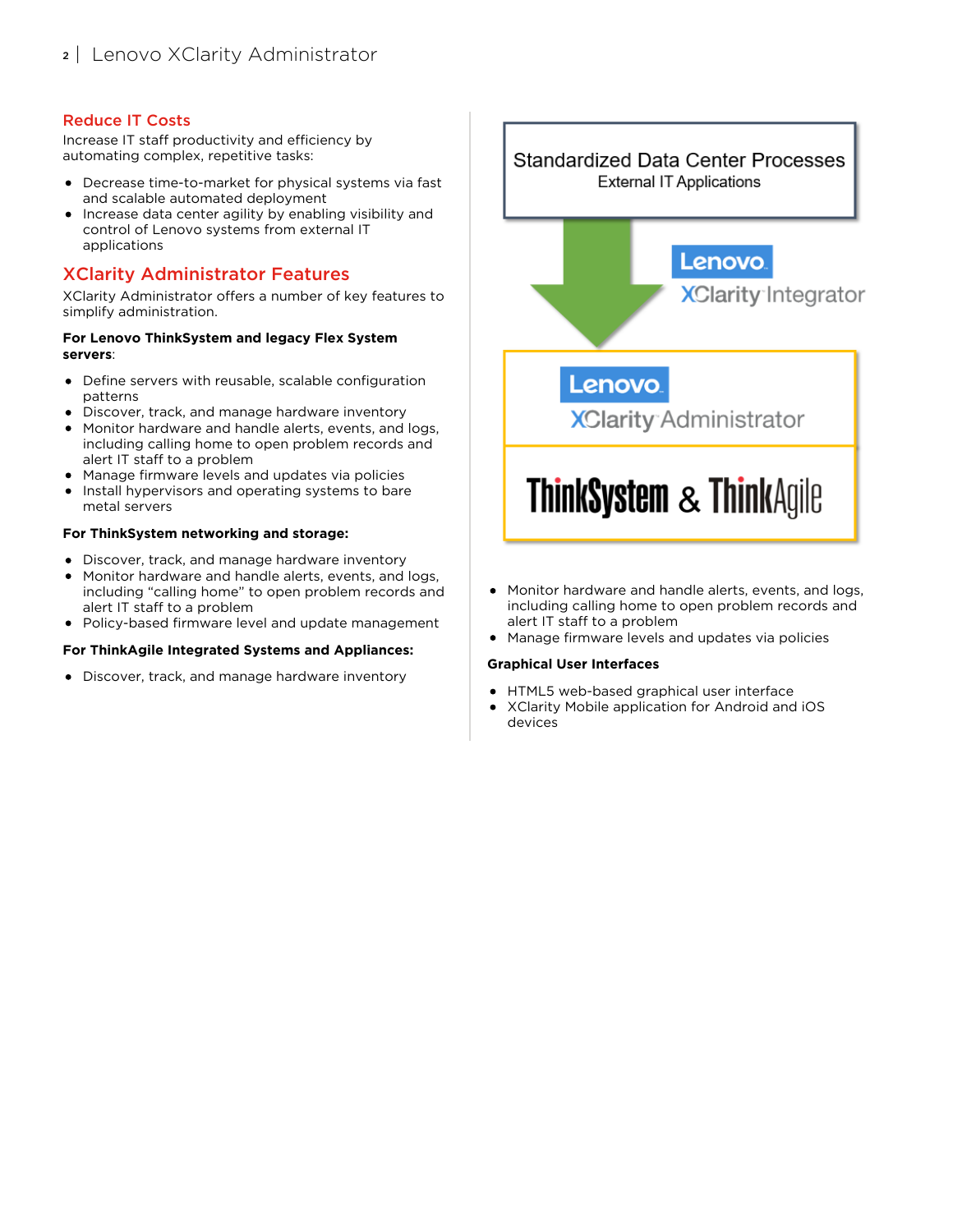#### **Programmatic Interfaces**

- PowerShell toolkit
- Python command line interface (CLI) toolkit
- REST application programming interfaces (APIs)

#### **Security**

- Authenticate end-user credentials and control access to resources and tasks
- Encapsulate endpoints that lock communication so only Lenovo XClarity Administrator is permitted
- Implement NIST 800-131A- or FIPS 140-2-compliant standards to provide stronger cryptographic keys and algorithms
- **•** Perfect Forward Secrecy ensures secure communication with managed end points

# XClarity Integrator

XClarity Integrator enables XClarity Administrator to integrate into your existing IT applications, providing the functionality you need to manage Lenovo infrastructure right in the console of the software tools that you already use. XClarity Integrator for leading software tools and applications in the areas of infrastructure resource management, orchestration and automation, and IT service management are available now. Learn more, and download XClarity Integrator for your favorite application now.

## How to Get Started

- Download XClarity [Administrator](https://datacentersupport.lenovo.com/us/en/xclaritytrial) now
- Explore online video [demonstrations](https://www.lenovopress.com/lp0037-lenovo-xclarity-demonstrations)  $\bullet$
- Review the [Product](https://www.lenovopress.com/tips1200-lenovo-xclarity-administrator) Guide  $\bullet$
- Contact your Lenovo representative or channel partner to schedule a live demonstration or remote proof of concept through a Lenovo Innovation Center.

## **Editions**

Lenovo XClarity Administrator is available in two editions:

| <b>Features</b>                                              | <b>XClarity Administrator</b> | <b>XClarity Pro</b> |
|--------------------------------------------------------------|-------------------------------|---------------------|
| <b>Licensing and Support</b>                                 |                               |                     |
| Free                                                         | ں                             |                     |
| Licensed                                                     |                               |                     |
| Service and Support Included                                 |                               |                     |
| <b>Key Features</b>                                          |                               |                     |
| <b>REST APIs and XClarity Integrators</b>                    |                               |                     |
| Autodiscovery and asset management                           |                               |                     |
| Real-time monitoring and fault handling, including call home |                               | √                   |
| Policy-based firmware management                             |                               |                     |
| Configuration patterns                                       | 90-Day Trial                  |                     |
| OS and hypervisor installation                               | 90-Day Trial                  |                     |